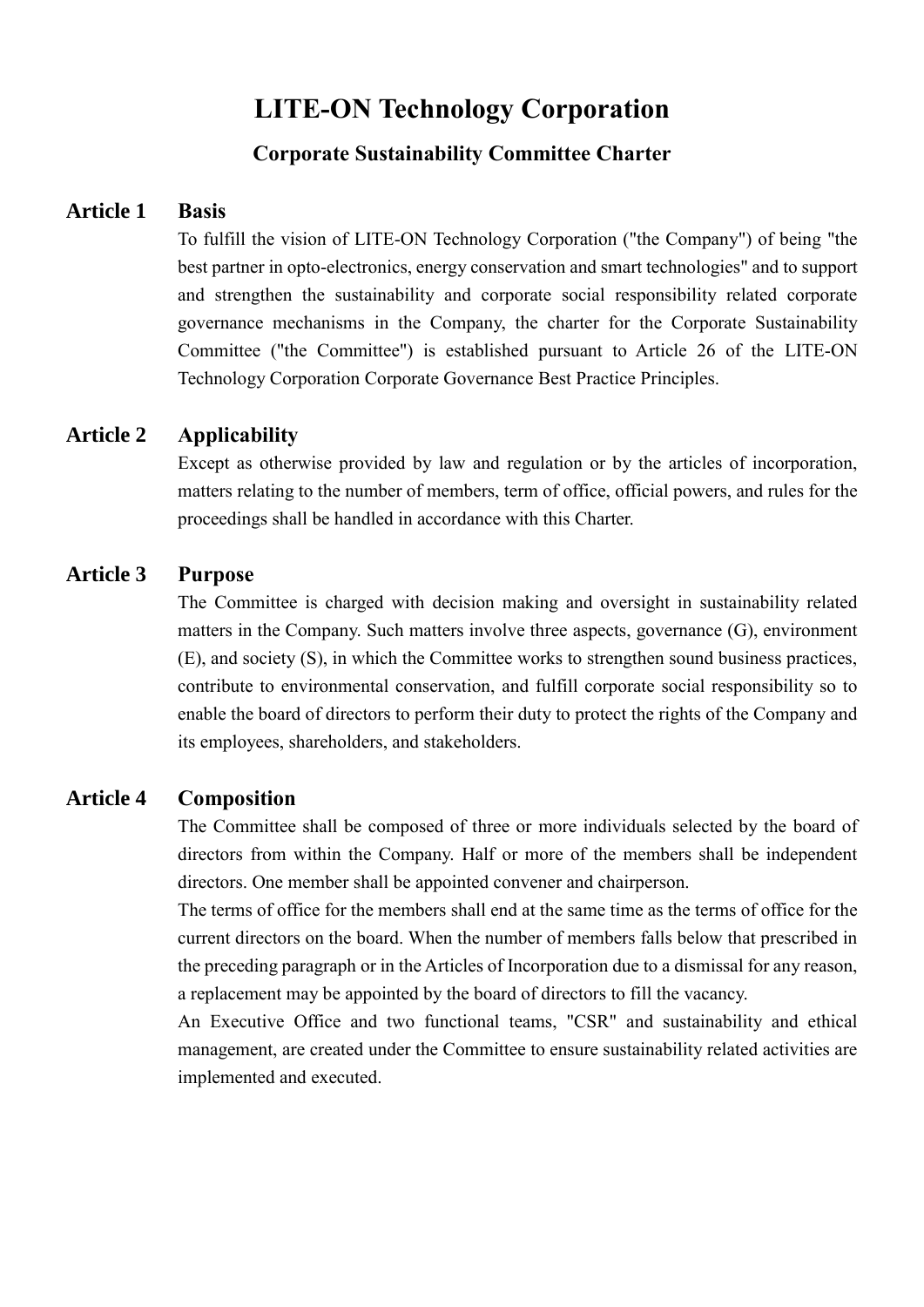

Corporate Sustainability Committee Organizational Chart

# **Article 5 Authority**

- 1. Responsibilities of the Committee:
	- (1) Formulate the sustainability policy.
	- (2) Set sustainability governance, ethical management, and environmental and social aspect, strategies, and execution plans.
	- (3) Review, track, and modify progress and results of sustainability activities, and report regularly to the board of directors.
	- (4) Follow issues of interest to stakeholders, including shareholders, customers, suppliers, employees, governments, NGOs, communities, and media, and oversee communications programs.
- 2. Responsibilities of the Executive Office: The Committee appoints an executive secretary to be responsible for coordination, allocation, execution, and operation.
	- (1) Assist in arranging meetings of the Committee, and take meeting minutes in each meeting.
	- (2) Assist in collecting, allocating, and summarizing topics to be discussed in the meeting prior to each meeting.
	- (3) Combine and summarize activities of the two functional teams, and present status reports to the Committee.
	- (4) Follow up on other instructions from the Committee and resolutions from the meetings.
- 3. Responsibilities of the functional teams: To ensure effective implementation of sustainability management, the sustainability governance and ethical operation and CSR functional teams are created under the Committee to assist in executing and processing the Committee's instructions and resolutions. The Committee appoints division heads as appropriate to be members of the functional teams.
	- (1) CSR team:
		- i. Provide environmental and social policies and plans in areas including climate change and energy management, waste management, green product design, human rights, privacy, labor relations and friendly workplace, recruitment and training, environmental sustainability and labor practice of the supply chain,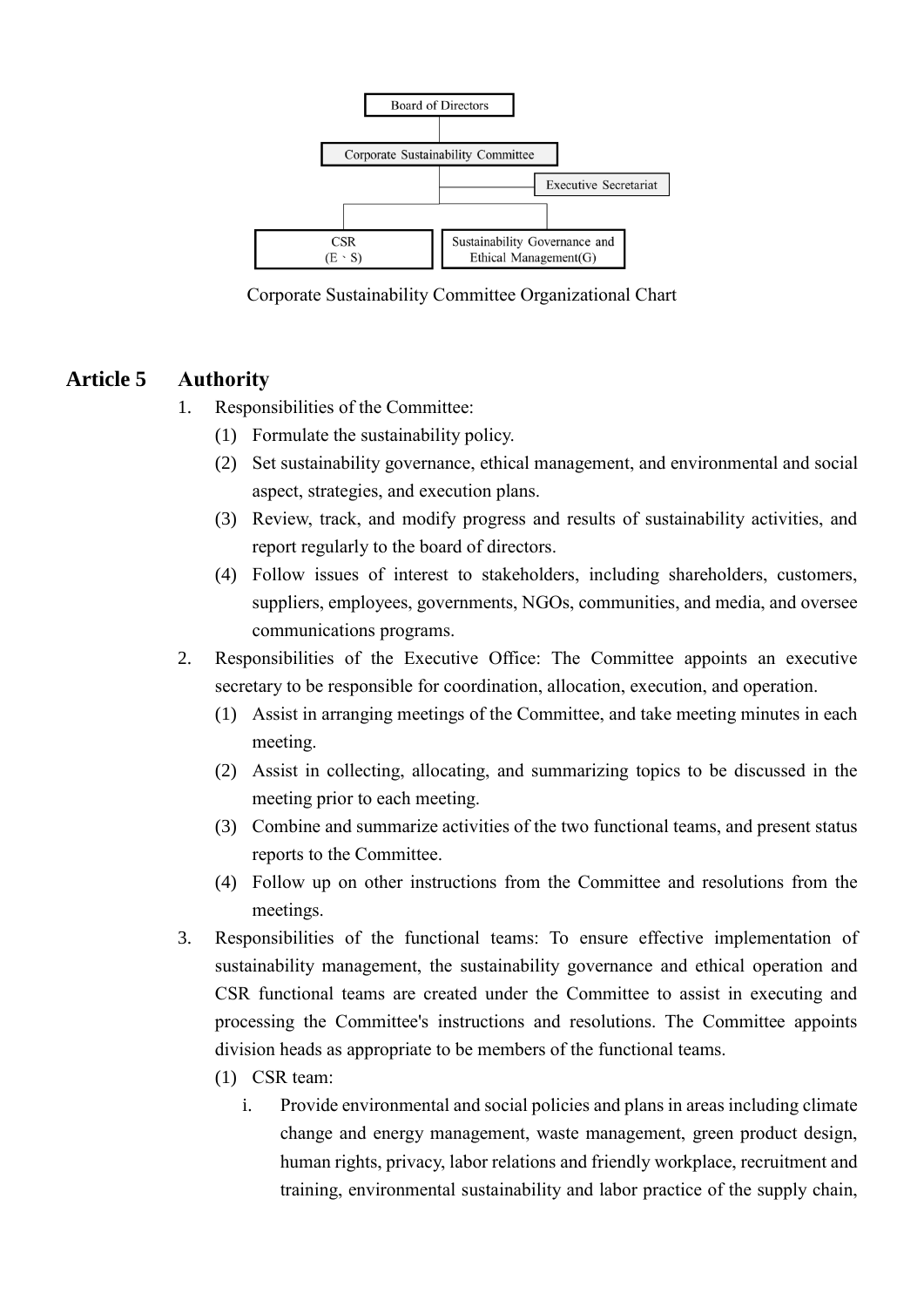and community care.

- ii. Implement and promote CSR activities in the Company, hold regular meetings, and present status reports to the Committee.
- (2) Sustainability governance and ethical operation team:
	- iii. Devise sustainability strategies and goals, and strengthen business management in the Company.
	- iv. Implement and improve the ethical management, risk management, and information security practices in the Company, hold regular meetings, and present status reports to the Committee.
- 4. Responsibilities of committee members:

The convener is responsible for overseeing operations of the functional teams, supporting policies, and planning and chairing meetings of the Committee.

The members of the Executive Office and functional teams assist the Committee in completing the projects and achieving the goals.

# **Article 6 Procedure for convening a meeting**

The Committee shall convene at least twice a year.

To call a meeting, a notice detailing the reason for the meeting shall be sent to each committee member at least seven days prior to the meeting. However, in emergency circumstances, a meeting may be called on shorter notice. In addition to sending in writing, sending a notice by email or by fax is also permitted.

# **Article 7 Meeting agendas and attendance**

Meeting agendas shall be drafted by the convener. Other members of the Committee or the functional teams may also submit proposals to the Committee for discussion. Meeting agendas shall be provided to the members of the Committee as stated in the preceding article. When a meeting is convened, an attendance sheet shall be in place for attending members to sign and for record keeping purposes.

Committee members shall attend meetings in person. If a committee member is unable to attend in person, the member may appoint another member to attend by proxy. However, a committee member shall not be the proxy for more than one person. Attendance via telecommunications is deemed as attendance in person. A meeting of the Committee cannot be convened without the attendance of two thirds or more of the members.

The Committee may request the managers of relevant departments, internal audit officers, certified public accountants, attorneys, or other employees of the Company to attend a meeting as non-voting participants and provide pertinent and necessary information. Such personnel shall be excused during a discussion or voting process.

## **Article 8 Meeting resolutions and minutes**

Adoption of a resolution of the Committee shall be subject to a vote from one half or more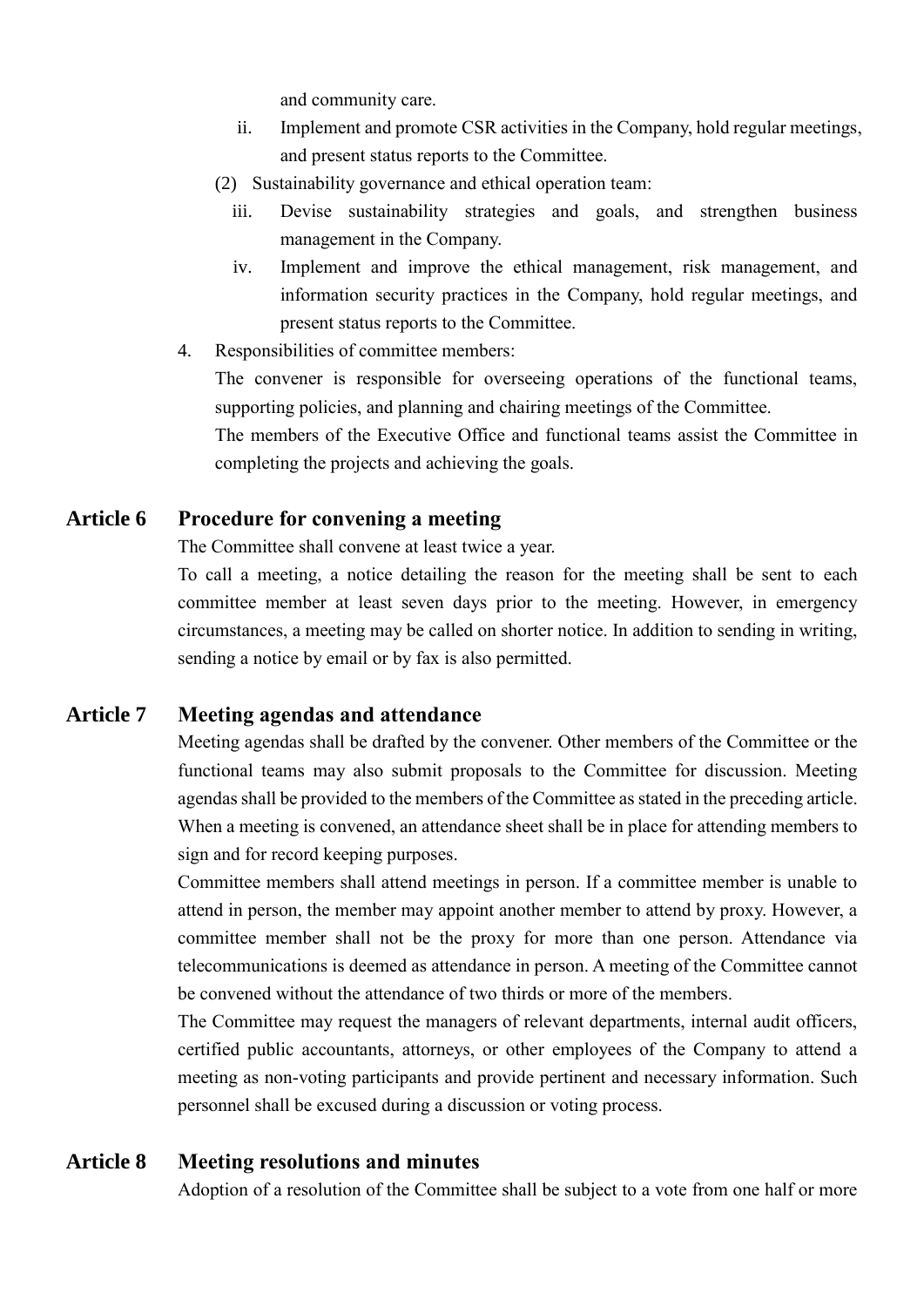of the members of the Committee. All resolutions to be adopted will be submitted to the board of directors. The result of a vote shall be made known immediately and recorded in writing. An agenda item is deemed passed if the chairperson asks and then receives no objection from those present. Such decisions have the same effect as those made by the voting method. All objections or reservations on record or made in writing, if any, from the members shall be included in the meeting minutes.

The proceedings of the committee meetings shall be recorded in minutes, which shall list the following information in detail:

- 1. Session, time, and place of the meeting.
- 2. Name of the chairperson.
- 3. Member attendance, including names and numbers of members who are present, on leave or absent from the meeting.
- 4. Names and titles of nonvoting participants.
- 5. Name of the minute taker.
- 6. Matters reported at the meeting.
- 7. Agenda items: the resolution method and outcome of each motion, and any objections or reservations expressed by committee members.
- 8. Extempore motions: the name of person submitting the motion, the resolution method and outcome of the motion, and summary of statements and objections or reservations expressed by committee members, experts and other persons.
- 9. Other matters that should be recorded.

The attendance sheet is an integral part of the meeting minutes. Where a meeting is convened via video conferencing, the video and audio records are an integral part of the meeting minutes.

Meeting minutes shall bear the signatures or seals of both the chairperson and the minute taker. A copy of the minutes shall be distributed to each member of the Committee within 20 days after a meeting. Meeting minutes shall be submitted to the board of directors and be deemed important corporate records and preserved during the existence of the Company. The meeting minutes of Paragraph 1 may be produced and distributed in electronic form.

## **Article 9 Recusal from voting**

Members of the Committee shall recuse themselves from discussion and voting in the following circumstances:

- 1. a personal interest that poses a potential conflict of interests against the Company;
- 2. a situation where the member deems it necessary to recuse him/herself;
- 3. a situation where the Committee deems it necessary for recusal.

#### **Article 10 Hiring external professionals**

The committee may resolve to retain the service of an attorney, certified public accountant, or other outside professionals to perform necessary audits or provide advice with respect to